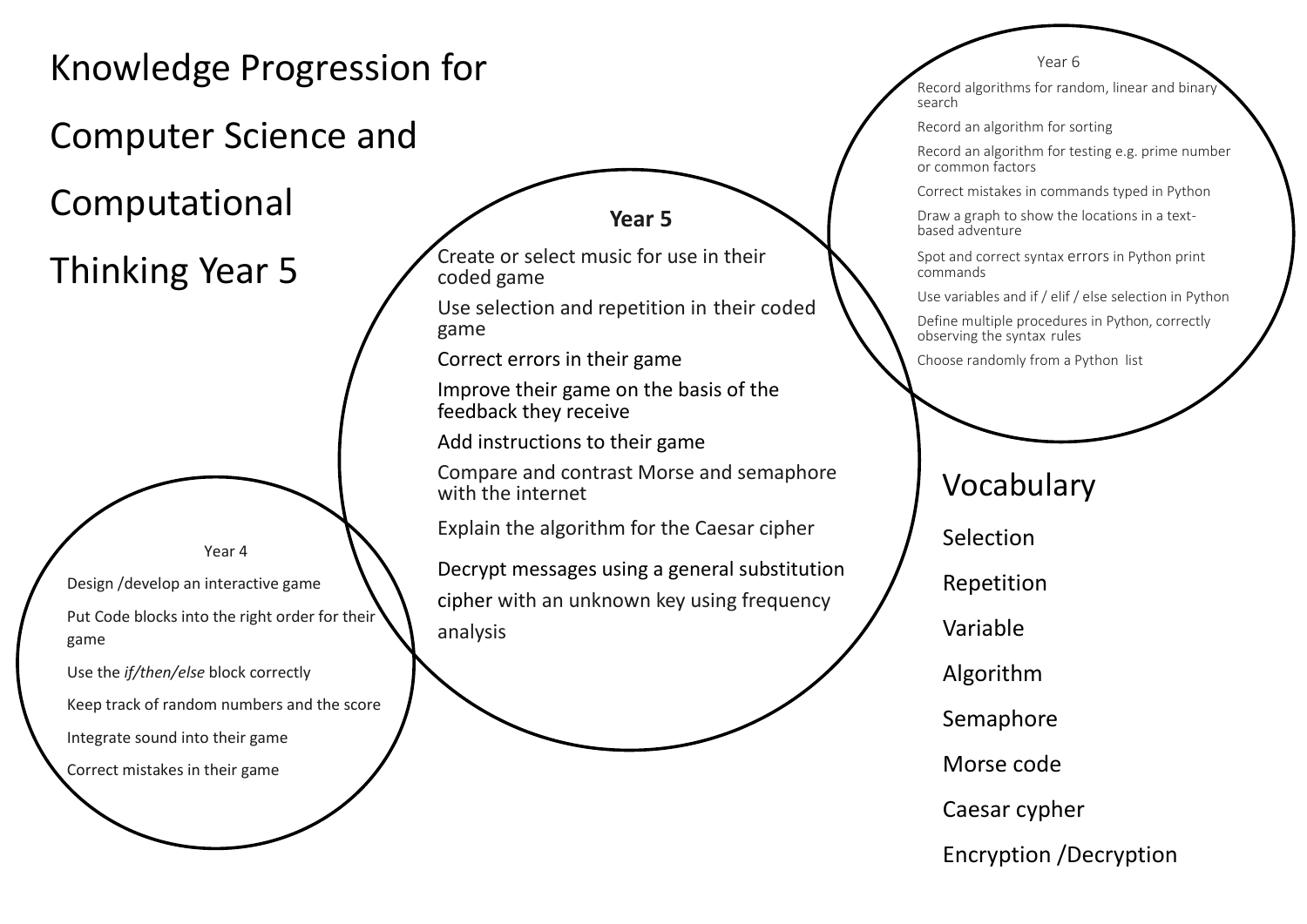## Knowledge Progression for

Digital Literacy and Online Safety

Year 5 **Year 5** 

Year 4

Can demonstrate that they can act responsibly when using technology, when developing computer games or prototype products or when using sampled music or creating a composition, including observing copyright and any terms and conditions.

They can contribute positively to a shared blog or wiki

Understand that online and peer pressure can be a positive and negative influence

Understand that although information posted on the

internet might not always be true or accurate, it lasts forever.

Understand that virtual friends are still strangers that they do not know

Appreciate the importance of using encryption to keep information private and the need for strong passwords and https: to protect their identity.

They can act responsibly when creating web pages or writing blog posts.

Can understand the difference between acceptable and unacceptable behaviour when using digital technology.

Recognise that online behaviour can have real life negative effects on other people.

Understand that some people get paid to endorse products online.

Develop a discerning attitude to online content so that they can confidently reach their own conclusions.

Begin to understand how to manage their online reputation.

 $\epsilon$ an discuss likely and potential consequences of their actions when using digital technology in a range of contexts

Year 6

Can identify some principles underpinning acceptable behaviour when using technologies in a range of contexts.

Know about reporting buttons within websites and apps.

Understand the negative consequences of sharing nude selfies and learn that, sending, sharing and storing inappropriate images of Under-18s is a crime.

Develop confidence in saying no when they are posed with **a** request for inappropriate and/or indecent images of themselves.

Understand the risks involved with online gaming, including exposure to inappropriate content, grooming, bullying, trolling and the use of bribery tactics.

Vocabulary

Encryption

https:

Copyright

**Influencers** 

Endorsement

Report

Discerning

Online Reputation